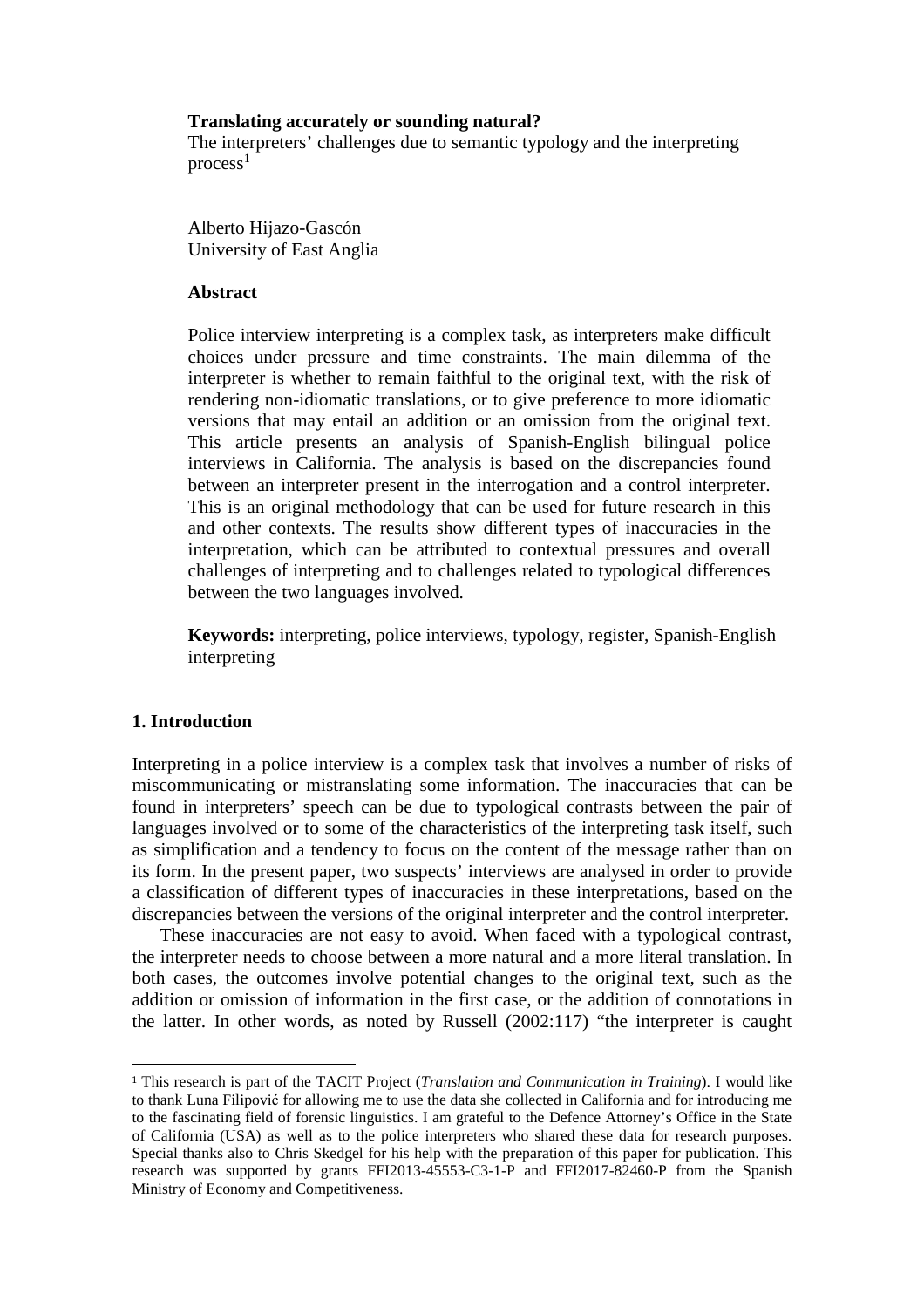between the extreme of translating for 'skopos' or purpose/aim envisaged (Vermeer 1998:4) and the legal requirement for a faithful rendering of the original". At the same time, interpreters tend to focus on the transmission of the content of the message and pay less attention to its form, as they normally lack time for the translation of detailed nuances. However, in sensitive contexts –as in the case of suspects' interrogations- the loss of these details can have a negative impact on the police investigation.

This research is innovative and original because it combines "previous approaches to interpreting in forensic contexts and involves novel real-life data. It also provides a classification and an analysis that can be used for further research in other professional contexts and concerning other language pairs. It is also relevant as it shows awareness of the complexity of the interpreters' role and highlights the benefits of having a control interpreter and bilingual transcripts, at least in sensitive cases. The outcomes of this contribution can be used for further purposes such as training interpreters and police officers, so that they can be aware of the challenges that typological differences between languages, in addition to the interpreting process itself, pose for these professionals.

#### **2. Forensic linguistics and interpreting**

Interpreter-mediated communication has been one of the areas under study in forensic linguistics. The seminal work by Berk-Seligson (1990, 2009) on the role of the interpreter in court shows how the attention tends to be shifted from the witness or subject to the interpreter in these scenarios and how the interpreter's intervention can alter the trial process. As Russell (2002) points out, the role of the interpreter is key in legal contexts, because the arrest and the interview of the suspect take place before the trial and the outcome of the interview may indeed determine whether or not there will be a trial. The police interview is therefore the first opportunity for a suspect to present his or her explanation of events. In the case of a non-native speaker of an official language, the intervention of the interpreter is crucial to communicate a suspect's account of the facts. Russell (2002) also argues that the dynamics of the interpreted interview are very different from those of the monolingual interview. The oppositional dyad is transformed into a triadic mixture of opposition, cooperation and shifting alignments (Russell 2002:116). This additional difficulty in interpreter-aided interviews should be taken into account by police officers.

In order to have a better understanding of the interpreting process, two important variables should be considered, namely interpreting skills and language contrasts – two areas that pose challenges for the interpreters. In the following sections, the focus will be, first, on how general interpreting skills can affect the interpreting outputs in terms of simplification of the original text and changes of register. Second, the focus will be on language contrasts that make an exact translation difficult and which may result in changes in the semantic and pragmatic elements of the interpreter's version.

2.1 Interpreting skills

There are different modes of interpreting, with two being the most common: simultaneous –without a stop in the delivery of the source text and the production of the source text– and consecutive –with the delivery of the source text in chunks (Alexieva 1997:156). Hale (2007:22) claims that there are three factors involved in the conversion process from one language to another: knowledge of the target language (grammar,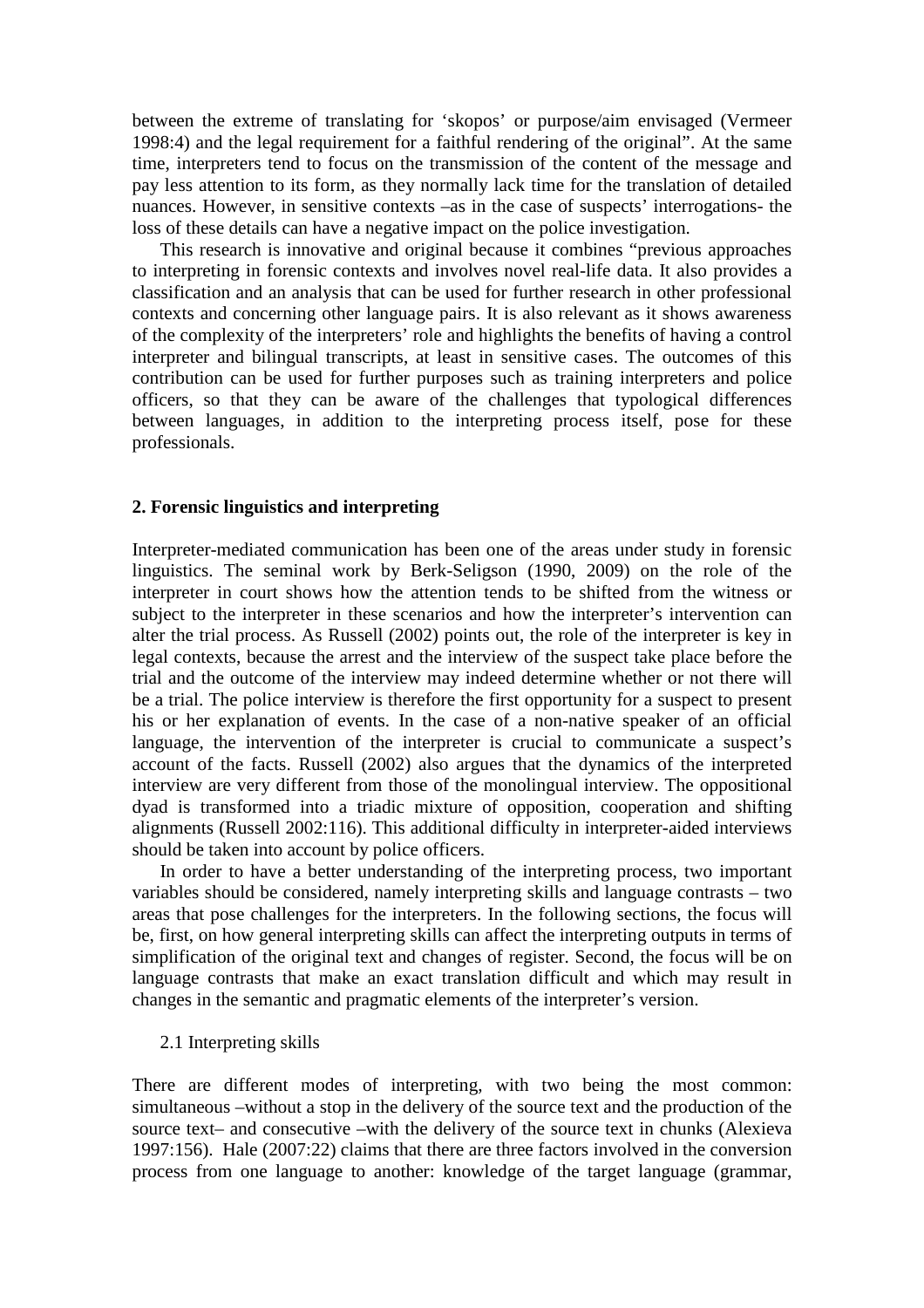pragmatics, register), interpreting skills, and the theoretical approach that governs the reasons behind the choices. In the case of interpreting skills, the author includes notetaking, mastery of the different modes of interpreting (consecutive, simultaneous, sight translation), situational management (knowing when and how to interrupt, take turns, etc.), ability to make complex choices under pressure and the ability to concentrate and make use of long- and short-term memory.

The main problem in interpreting is that perfect interpretation is unattainable (Davidson 2000:180). Differences in linguistic form need to be interpreted in short amounts of time, which inevitably leads to differences in meaning. Even semantically similar utterances can vary greatly in the social evaluation of each language. According to Davidson (2000), time constraints force interpreters to edit and delete information. As explained by Biagini, Davitti and Sandrelli (2017), the interpreting practice can be very complex these days and new factors can play a role in the nature of the interpreting process, e.g. interpreting in more than two languages, having a larger audience, or remote interpreting (a modality of interpreting using videoconferencing).

The most common mode of interpreting in police interviews is liaison interpreting, which is a subtype of consecutive interpreting (Alexieva 1997). This is used in face-toface interactions, with a limited number of people being interpreted at the same time. This type of interpreting involves important challenges for the interpreter, for example the need to use notes and memory in order to keep and convey as much information as possible. Russell (2002) notes that there might be some difficulties in this modality when the participants 'chunk' the text arbitrarily, and the interpreter cannot interpret properly unless some crucial syntactic or context information is present in the chunk. In addition to this, in some cases there are difficulties in turn-taking, such as overlapping talk.

These difficulties lead interpreters to make choices, resulting in different outcomes in the interpreted text. Krouglov (1999) identifies some of these changes, such as the alteration or preservation of speech styles, the deletion or addition of information, and modifications due to politeness. Colloquialisms, jargon and social variation tend to be omitted or neutralised in the interpreter's speech. All these features of the interpreted version of the account of the facts may affect the outcomes of police interviews. The use of hedges, such as *sort of*, *I guess*, *it seems*, etc. is another common feature of interpreted speech that has been pointed out in the literature. Berk-Seligson (1990) notes that witnesses using hedges give the impression of being less convincing, less truthful, less competent, less intelligent and less trustworthy. These elements are at times modified, added or omitted by interpreters who are focused on conveying the main message of who did what to whom. This modification of hedges can entail the loss of potential relevant information and can affect the degree of certainty expressed – increased or diminished- in the translated version.

According to Jacobsen (2002), most of the additions found in her court interpreting data are caused by the interpreter focusing on the transmission of the pragmatic meaning rather than on semantic content. These additions have different levels of impact on communication. They range from emphasising and down-toning additions, with significant impact, to explicating or elaboration additions (e.g. explicating nonverbal information or using an additional synonym) with minimal impact. The context also plays an important role in the quantity of additions and expansions used in interpreting. Braun (2017) compares data from face-to-face interpreting and remote interpreting, i.e. a modality of interpreting using videoconference, with a virtual space for the interaction. She finds that the additions and expansions are significantly more frequent in remote interpreting.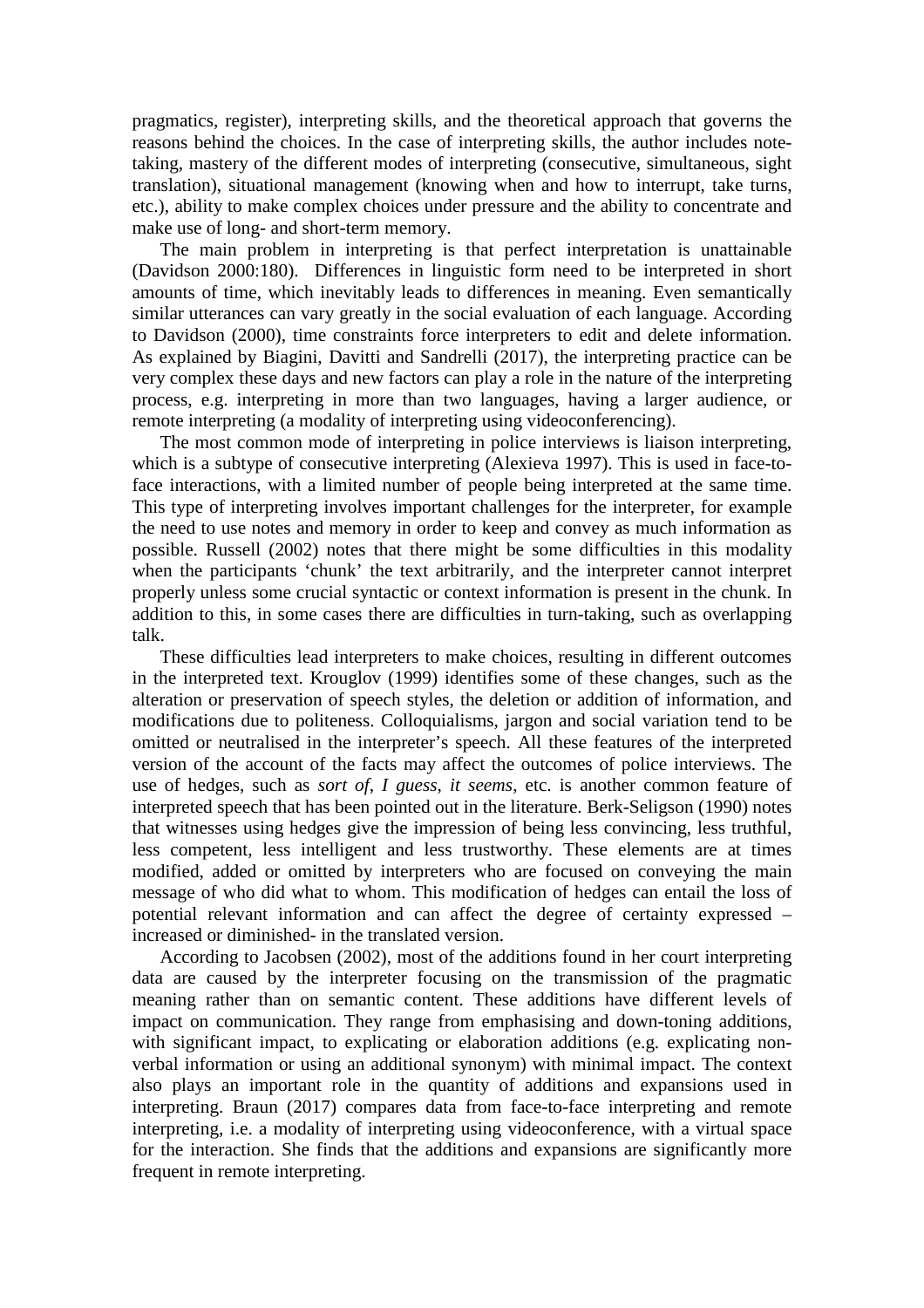In sum, changes between the source and target text in these areas are frequent in interpreting. As Krouglov (1999) notes, interpreters often alter the meaning of the utterances they interpret. They tend to change colloquialisms and hedges, and render the texts, using a more neutral register. They can also add particles or polite forms that may lead to an inaccurate perception of speakers by investigators. Stylistic features also tend to be lost in the translation. However, as Hale (2007:74) points out, interpreters should be faithful to the significance of content and manner of the suspect's answers. If they omit what they consider irrelevant, if they change register or make answers less hesitant (as is more frequent with untrained interpreters), they are in control of the verbal evidence by deciding what should and should not be included and recorded.

#### 2.2 Applied Language Typology

Typology is the branch of linguistics that focuses on the comparison of languages and their classification according to different criteria, regardless of a language's origins and linguistic family affiliation. Different scholars have proposed several classifications of languages depending on different language levels: phonetics, syntax, semantics, etc. (Song 2010). The cross-linguistic differences studied in typology can have an impact on different language-driven activities, such as child language acquisition (Berman and Slobin 1994), second language acquisition (see Cadierno 2017 for an overview) and translation (Slobin 1996b).

Filipović (2007, 2011a, 2011b, 2016, 2017a, 2017b) has extensively applied typological insights to forensic linguistic contexts and legal translation. She defines Applied Language Typology (ALT) as "the study of the effects of typological contrasts that impact successful communication, learning, and professional practice" (Filipović 2017b: 399). One of the typologies used in within applied typological research is the semantic typology proposed by Talmy (1991, 2000). Talmy (1991, 2000) defines motion as change of location and a motion event contains four compulsory components: (i) Figure, the entity moving; (ii) Motion, the movement itself; (iii) Path, involving the directionality and the deixis of the movement; and (iv) Ground, the location where the motion event takes place.

Talmy's (1991) typology classifies languages depending on the most frequent way to encode the component of Path. If languages tend to encode this element outside the main verb of the event, in a so-called satellite like *out*, these are satellite-framed languages. This is the case of English, other Germanic languages, Slavonic languages, etc. When languages tend to encode Path in the main verb, they are classified as verbframed languages. This is the case of Spanish, which tends to use verbs like *subir* 'ascend', *bajar* 'descend', *entrar* 'enter', etc. as the main verb of the event.

There are also two optional components, or co-events, Manner and Cause of motion, which encode how the Figure moves or what causes the Figure to move. An English example is showed in (1), with Manner and Motion encoded in the verb and Path in the satellite:

| (1) | She ran              | out of the police station |
|-----|----------------------|---------------------------|
|     | <b>Figure Motion</b> | Path Ground               |
|     | <b>Manner</b>        |                           |

It is necessary only to give information about Path in order to express a motion event (e.g. 'He entered the building'). However, the habitual/typical lexicalisation pattern in English involves the use of manner verbs, as seen in example (1). In Spanish, it is not a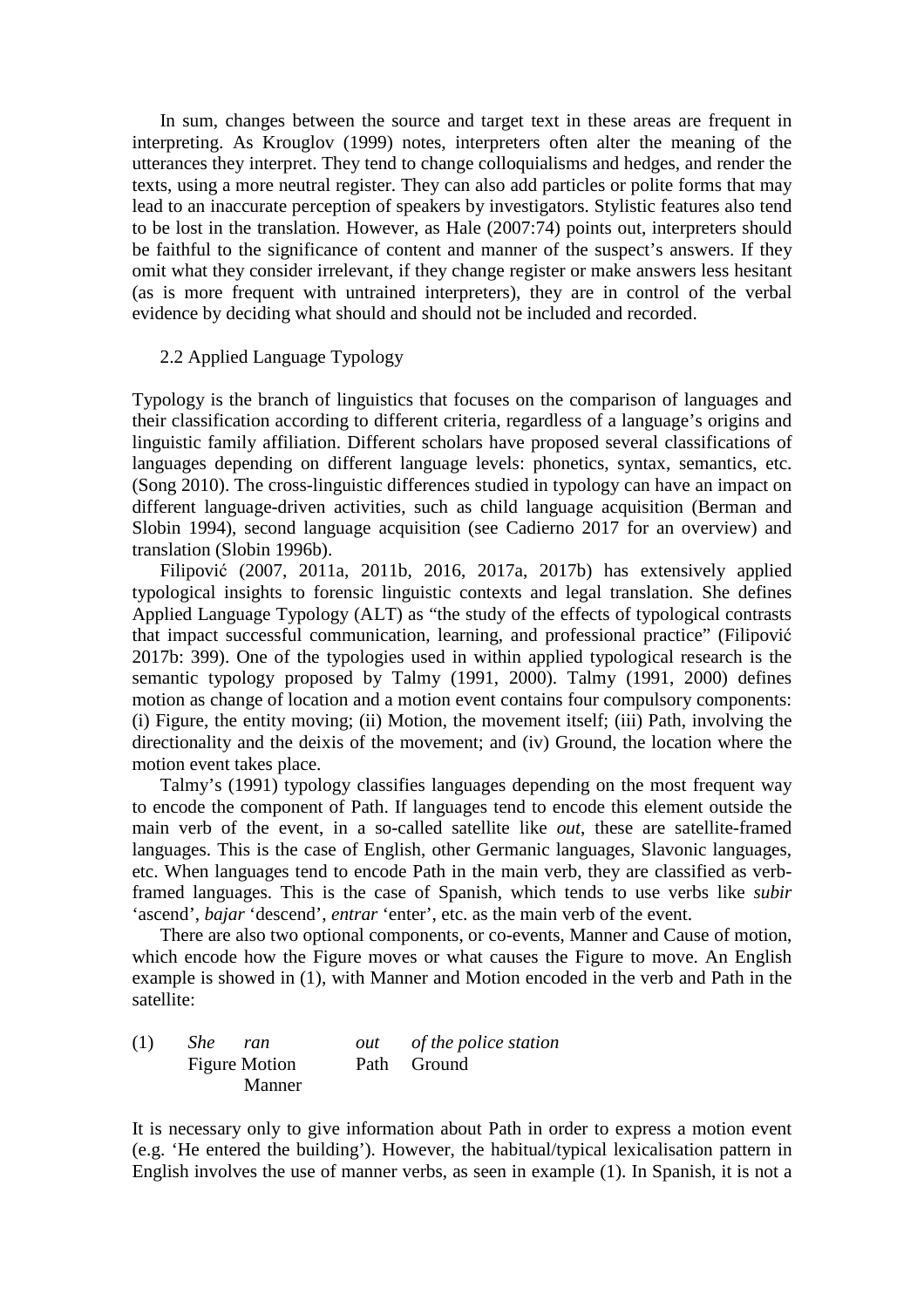matter of choice because the use of manner verbs is restricted to situations that do not involve crossing a physical boundary (e.g. 'Corrió en el parque' = 'He ran in the park'). Manner verbs cannot be combined with expressions that involve crossing a boundary in Spanish and this is why Path verbs are used and manner can be given in a gerund ('He ran into the park' = 'Entró el el parque corriendo')<sup>2</sup>. Since gerunds are not obligatory, they can often be omitted in both original texts in Spanish and also in translation from English; thus information about the manner of motion can be lost in translation.

 Research on this typology has shown that our narratives tend to be different, depending on whether our language is verb-framed or satellite-framed. Slobin (1991; 1996a; 1996b; 1997) has shown how speakers of satellite-framed languages tend to describe events with more dynamism, using more Manner information and more Path elements. For example, *He dashed across the street*. The fact that Path is encoded outside the verb, allows these speakers to encode Manner information easily in the main verb and therefore they do it more frequently. In fact, satellite-framed languages tend to have an extensive Manner verbs lexicon, involving first tier (semantically simpler) Manner verbs such as *run*, *fly*, *jump*, and second tier (semantically more complex) Manner verbs such as *trudge*, *dash*, *creep* (Slobin 1997). In contrast, speakers of verbframed languages tend to use more static descriptions. For example, *Había una calle y la cruzó* 'There was a street and he crossed it'. They encode Manner less frequently, since they need to add an extra element. For instance, an adverb like *rápidamente*  'quickly', a gerund like *corriendo* 'running', or a prepositional phrase like *de prisa* 'in a hurry'. Therefore, they only add Manner when it is particularly relevant. They also have a less grained vocabulary of Manner verbs, mainly consisting of first tier Manner verbs like *saltar* 'jump', *correr* 'run' and *nadar* 'swim'. Finally, they do not tend to include explicit information about the trajectories of the movement, as the direction is encoded in the verb and the trajectory can be inferred.

 The challenges these differences have for translators and interpreters are clear. In a real-life example, an actress in a role-play with two detectives, as part of a suspect interview training course for police officers<sup>3</sup>, was playing the suspect role in the stabbing of her ex-husband at her house. During the interrogation by the two detectives, she was asked to explain in detail the moment in which the man was injured with the knife. The actress told them that her ex-husband was shouting at her while she was chopping cheese in the kitchen, and that at some point: *I turned and he walked into the knife*. This sentence encodes a heavy load of information in a very short space. The speaker marks the lack of intentionality by assigning the husband the agency of the action. Both the endpoint of the movement ('into the knife') and the manner of motion ('walked') are explicitly mentioned.

Interpreting this sentence is very challenging for an interpreter into a verbframed language. It would probably take several sentences to provide a translation that fully renders the original meaning in English. Due to time pressure, the most likely scenario is that some semantic information from the source text is left out in the translation: either Manner of motion, *walk*, or the end state of the motion event, i.e. the piercing act, or the intentionality of the action. In order to illustrate the point of how difficult a sentence like this would be for an interpreter, I asked three qualified

 $\overline{a}$ 

<sup>2</sup> This semantic restriction was first noted by Aske (1989) and named boundary-crossing constraint by Slobin and Hoiting (1994).

<sup>&</sup>lt;sup>3</sup> I would like to thank the course leader of the suspect interview course at a UK Constabulary for allowing me to be present in some of their sessions and to use this material for research purposes. I am also thankful to the course co-leader and the participants in the course.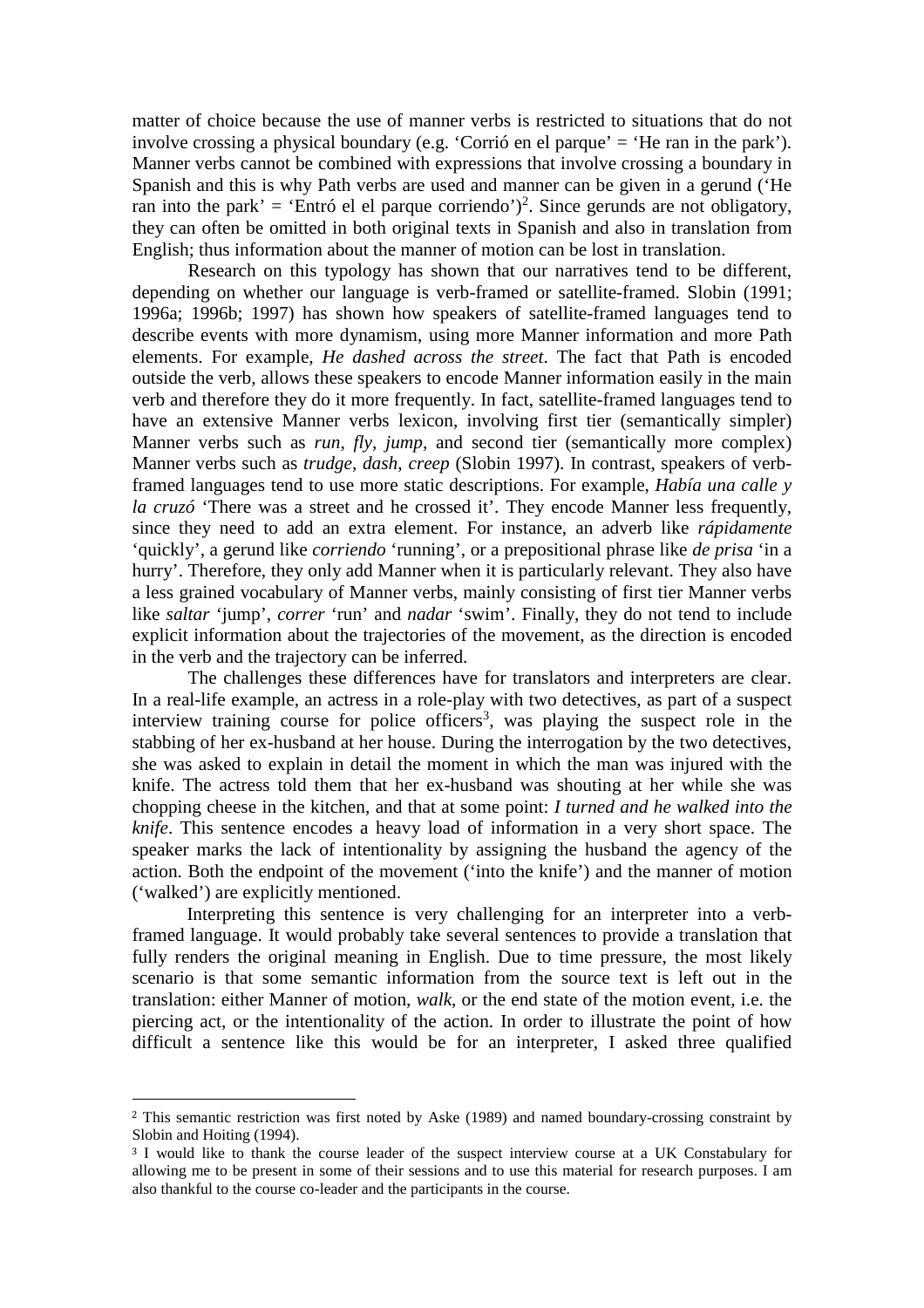interpreters how they would render this sentence into Spanish. Their answers were the following:

|     | Le<br>him               | clavé<br>stick.1sG.PST the<br>'I stuck him the knife accidentally'                                                  | el       | cuchillo | knife accidentally |                         | accidentalmente |                   |                        |
|-----|-------------------------|---------------------------------------------------------------------------------------------------------------------|----------|----------|--------------------|-------------------------|-----------------|-------------------|------------------------|
| (3) | Se<br>refl<br>el<br>the | abalanzó<br>leap.3sG.PST over the<br>cuchillo<br>knife<br>'He leapt on the knife and he stuck the knife on himself' | sobre el |          | cuchillo<br>knife  |                         | y<br>and        | se<br>REFL        | clavó<br>stick.3sg.pst |
| (4) | Se<br>refl              | acercó<br>approach.3sG.PST                                                                                          |          | de<br>of | más<br>more        | hacia el<br>towards the |                 | cuchillo<br>knife |                        |

'He approached too much to the knife'

In (2) the interpreter changes the perspective: the agent of the stabbing action is the suspect, who is holding the knife, although the lack of intentionality of the action is highlighted. In (3) the man's agency is kept, but the Manner of motion information is changed, and its force dynamics<sup>4</sup> increased (*abalanzarse* 'leap on' vs. *walk*). The interpreter in (4) leaves out the information about the end state, i.e. that the person was stabbed. This information is possibly implicit in *de más* 'too much' but it is not as explicit as in the original statement.

 Manner of motion is therefore one of the main typological differences that are changed in translation (see Filipović 2007, 2017a, 2017b, Ibarretxe-Antuñano and Filipović 2013). However, this is not the only semantic component that has been studied from this research perspective. For example, intentionality is a key semantic component in caused motion (Ibarretxe-Antuñano 2012), and Spanish shows different degrees of encoding this intentionality, as it is the case in constructions like *se me cayó* 'it happened to me that it fell' vs. *lo tiré* 'I threw it' and *lo dejé caer* 'I let it fall'. Each of these constructions expresses a different degree of intentionality; however, when translated into English, they all fall under the label of *drop* (Filipović 2007, this issue).<sup>5</sup> It has been also noted how these differences in the translation can have an effect on witnesses' testimonies (Filipović 2011; 2013) and impressions made on mock juries (Rojo and Cifuentes-Férez 2017), who tend to judge texts with more Manner of motion as being more violent (see also Filipović and Ibarretxe-Antuñano 2013 on the role of dynamicity and people's judgements).

# **3. Methodology**

 $\overline{a}$ 

The data under analysis in this paper are transcripts from California (USA). Unlike British transcripts, American transcripts are bilingual in English and Spanish, which allows for a clear revision of the transcript when needed. Moreover, a control interpreter

<sup>4</sup> Force dynamics relates to how two entities interact with regard to force (Talmy 1988). A translation with a strengthened force dynamics can lead the listeners or readers to understand the motion event as more violent than the original narrative (Filipović and Ibarretxe-Antuñano 2013).

<sup>5</sup> Modal verbs, such as *may*, *might*, *could*, etc. are likewise a semantic category with great variation across languages (Filipović 2016). For an overview with more examples of how typology can be applied to forensic contexts see Filipović (2017a; 2017b) and Filipović and Hijazo-Gascón (2018).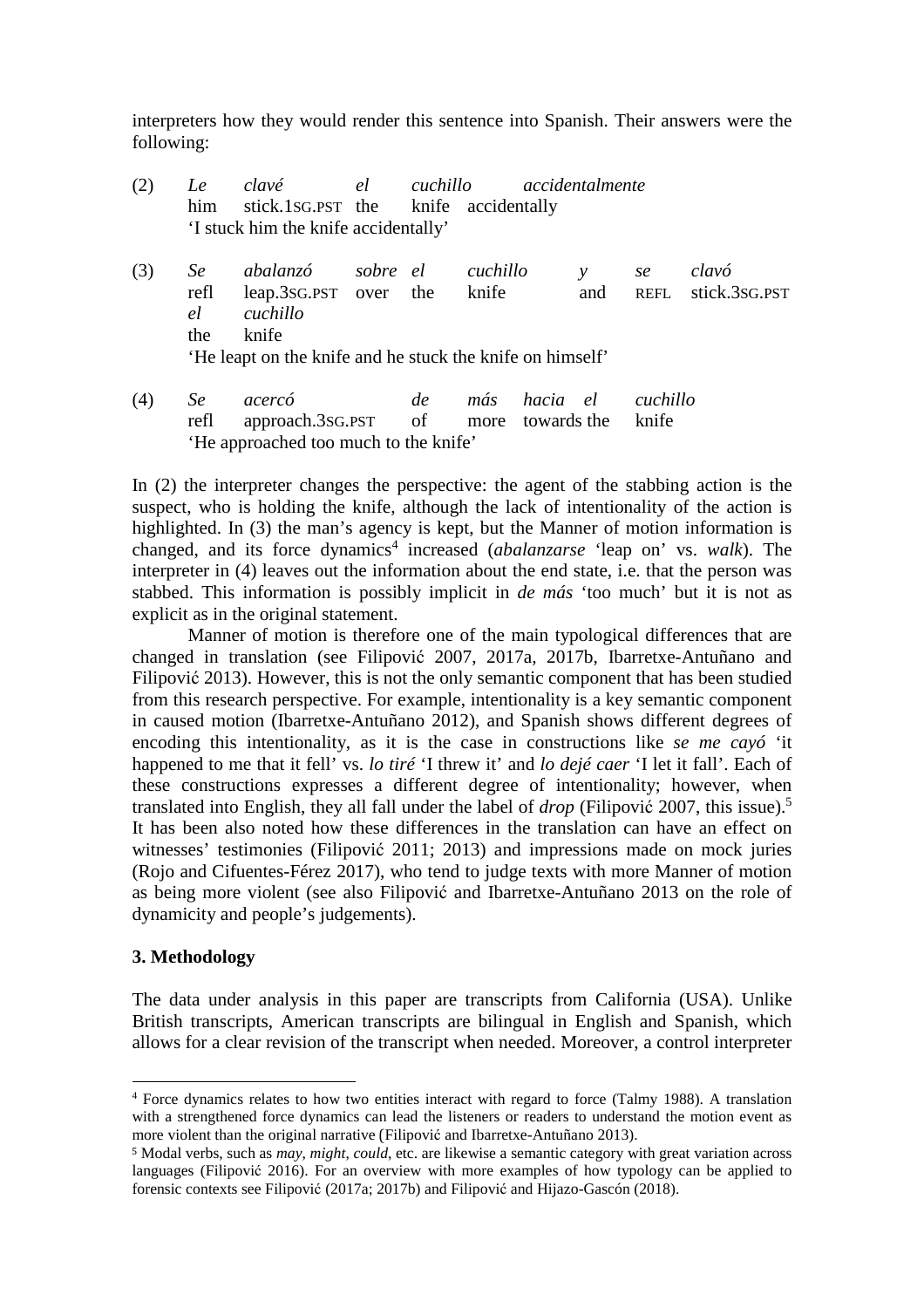(henceforth CI) transcribes and revises the interpreting of the first interpreter (I). The results presented in section 4 are part of the analysis of two bilingual Spanish-English transcripts of police interviews in California (containing over 57,300 words). The analysis will focus on the cases in which there is a discrepancy between both interpreters, which shows the benefits of the extra checking made by the CI.

I would like to emphasise that this approach focuses on the interpreting difficulties that are due to general interpreting skills challenges (not on professional competence of each individual interpreter) and to the typological contrasts between languages. Under no circumstances should this analysis be taken as criticising the interpreters' performance, and the discrepancies should not be understood as showing a lack of professionalism. One of the main purposes of the present paper is to raise awareness of the complexity of interpreting among specialists (interpreters and researchers in linguistics) and non-specialists (police officers, suspects, the general audience, etc.). Hopefully, the data analysis presented here make it clear that this was the aim to achieve.

## **4. Results: Discrepancies**

As indicated above, in order to analyse the data, I identified the cases in which the control interpreter (CI) gives a different version from the first, original interpreter (I) and I assess both versions in relation to the original text. The overall research results are presented in Table 1. The analysis showed 15 different types of discrepancies between the two interpreters, with different frequencies in the number of occurrences. The percentages are calculated by taking into account the total number of discrepancies. As can be seen in Table 1, the most frequent types of discrepancies have to do with agentivity (17%), loss of information (14%) and loss of intensity in meaning (8.5%). The majority of the discrepancies are due to typological contrasts, such as agentivity, manner of motion, modal verbs, deixis, etc. Other discrepancies are related to general interpreting skills, such as the use of euphemisms or grammar errors; these will be also included in the analysis. In the following subsections, the different types will be explained and illustrated with examples from the corpus, following the order of their frequency in the data (see also Wilson and Walsh, this volume, on the differences between police officers' and interpreters' perceptions about inaccuracy in interpreting).

| <b>Type of discrepancy</b> | <b>Occurrences</b> | Percentage |
|----------------------------|--------------------|------------|
| Agentivity                 | 12                 | 17%        |
| Loss of information        | 10                 | 14%        |
| Loss of intensity          | 6                  | 8.4%       |
| Manner of motion           | 5                  | 7%         |
| Modal verbs                | 5                  | 7%         |
| Euphemisms                 | 5                  | 7%         |
| Grammar errors             | 5                  | 7%         |
| Addition of intensity      | 5                  | 7%         |
| Emotions                   | 4                  | 5.8%       |
| Diminutives                | 3                  | 4.3%       |
| Hyperonyms                 | $\overline{2}$     | 2.8%       |
| Changes of information     | $\overline{2}$     | 2.8%       |
| Deixis                     |                    | 1.4%       |
| Mitigators                 |                    | 1.4%       |

Table 1: Types of discrepancies between two interpreters, number of occurrences and percentages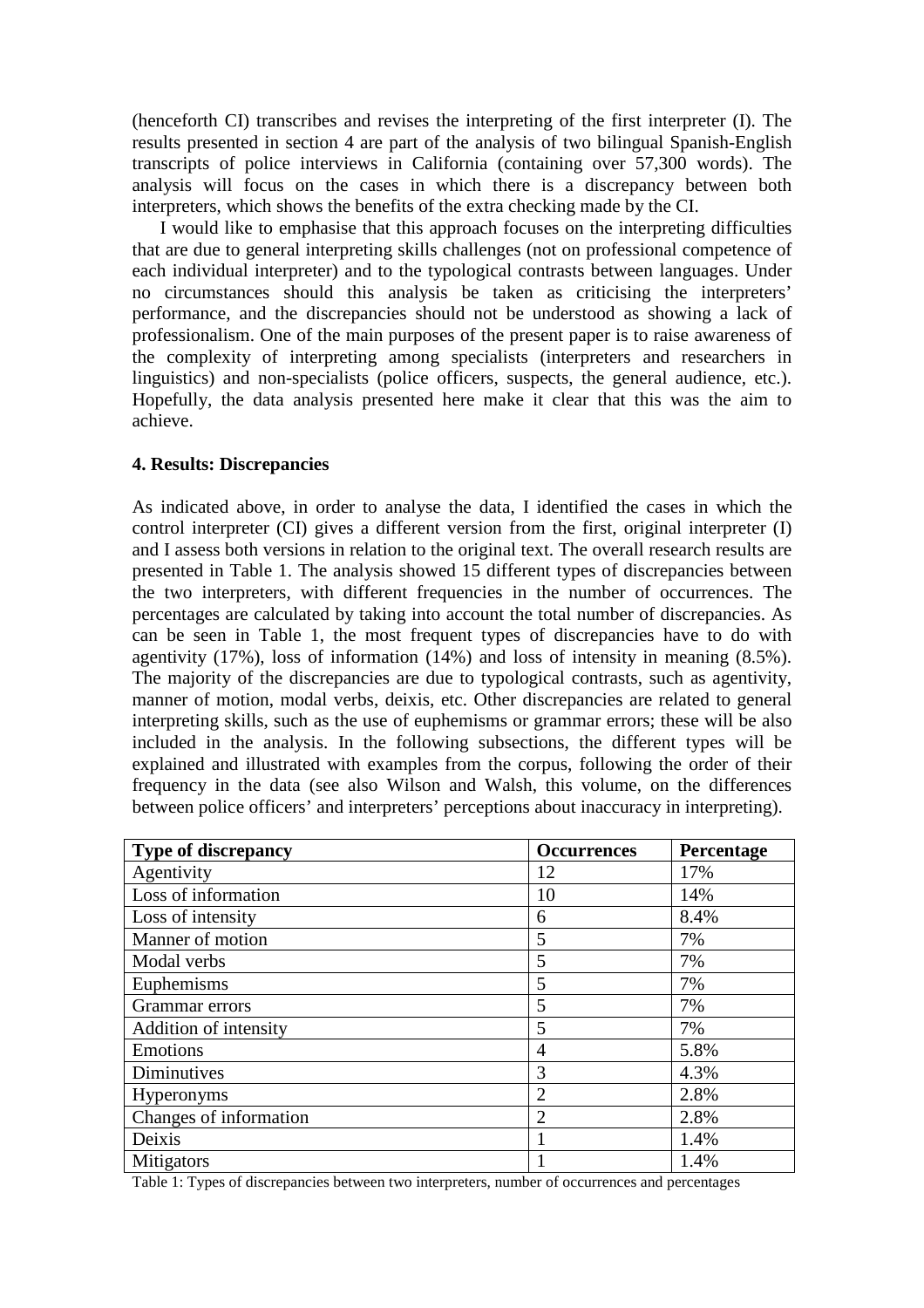# 4.1 Agentivity

The category of agentivity comprises cases in which there are changes of meaning in relation to intentionality and cases related to different degrees in the expression of the agent of the action. In the first group, the examples found are similar to those explained above in relation to the contrast between *drop* and the corresponding expressions in Spanish, depending on the degree of intentionality. An illustrative example is given in  $(5)$ :

| (5) | S:  | Y dos veces que se me cayó en la grada                   |
|-----|-----|----------------------------------------------------------|
|     |     | and two times that REFL to me fell.3sG.PST in the stairs |
|     |     | <i>that she fell on the stairs</i>                       |
|     | CE: | and two times when I dropped her on the steps            |

There is not an exact equivalent to the Spanish *se*-construction in English. As explained above, a potential equivalent, with clearly unintentional meaning, would be 'It happened to me that she fell on the stairs', but it is a very unnatural phrasing in English. The interpreter translation with *fall* leaves out the involvement of the speaker that is present in the Spanish text. The control interpreter uses *drop* in her new version, which in this case places the agentivity in the suspect and leaves the intentionality of the action ambiguous. This construction is arguably the most challenging one for English-Spanish interpreters and neither interpreter achieves adequate rendering of it.

 Another problematic aspect related to agentivity is the translation of different degrees of involvement by the agent. An example is (6):

- (6) P: *Did that go over the fence or did that get into the garbage can?* I: *¿Y eso lo tiró al otro lado de la fensa o lo puso en la basura?* 'And did you throw this to the other side of the fence or it put in the rubbish?'
	- CI: *And did you throw that over the fensa<sup>6</sup> or did you put it in the rubbish?*

In this case the thematic role of agent is shifted by both interpreters from an object to the person being interviewed. A literal translation into Spanish is not possible, as it is too unnatural to use verbs equivalent to *go* or *get* with inanimate objects in such a context. The indirect way of asking the question had to be abandoned in the Spanish translation and replaced with a much more direct phrasing of the question.

# 4.2 Information loss

There is a number of cases in which the interpreter simplifies the sentence and as a consequence, there is some loss of information. This can be due to different reasons, e.g. speed of the speech, or a heavy information load to be memorised. In some cases, the information lost can be relevant to the investigation, and some details might even be crucial for the identification of a suspect or for a clear account of the facts. Example (7) shows a loss of potentially relevant information:

(7) S: *Me fui al baño a lavarme las manos*

 $\overline{a}$ <sup>6</sup> *Fensa* is the Spanglish for 'fence'.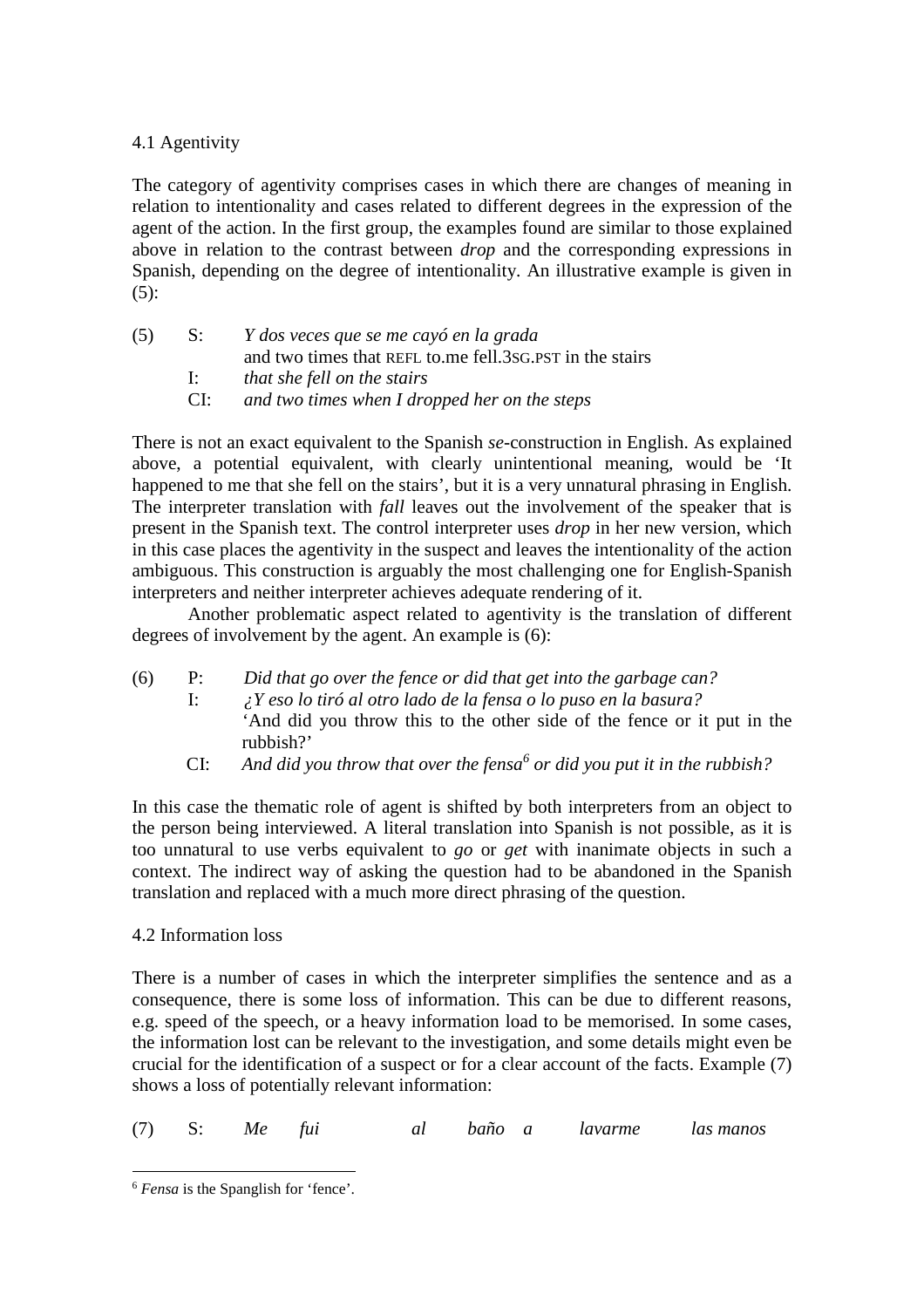REFL go.1SG.PST to.the bathroom to wash the hands I: *He went to wash his hands.*

CI: *I went to the bathroom to wash my hands.*

The goal of motion, the bathroom, is not given in the first interpreter's translation and information about the location of the suspect or sequence of locations can bear relevance to the piecing of the suspect's narrative.<sup>7</sup> The CI renders the relevant information.

4.3 Loss of intensity

The translations that fall under this category also involve simplification. However, unlike in the previous category, the main idea of the message is still transferred to the target language, albeit conveying a lower degree of intensity. For example, in (8) the idea of sickness is present in translation by the interpreter, but in a weaker manner:

| (8) |        |                                                    |  |  | S: Como que se estaba               | desmayando |  |  |  |
|-----|--------|----------------------------------------------------|--|--|-------------------------------------|------------|--|--|--|
|     |        |                                                    |  |  | like that REFL be.3sG.PST faint.GER |            |  |  |  |
|     | di ser | She was kind of dizzy<br>CI: like she was fainting |  |  |                                     |            |  |  |  |
|     |        |                                                    |  |  |                                     |            |  |  |  |

Similarly, whereas the translation by the interpreter in (9) does not specify the amount of blood, the original text does specify a great quantity of blood on the suspect's hands, which could be relevant for the police investigation.

| (9) | $S$ :        | Cuando<br>when       | miré,<br>look.1SG.PST, be.3PL.PST | estaban | las<br>the | manos llenas de<br>hands full | of |
|-----|--------------|----------------------|-----------------------------------|---------|------------|-------------------------------|----|
|     |              | sangre<br>blood      |                                   |         |            |                               |    |
|     | $\mathbf{E}$ | and she was bleeding |                                   |         |            |                               |    |
|     | CI:          |                      | my hands were covered in blood    |         |            |                               |    |

In both these cases, the control interpreter (CI) provides a more adequate rendering.

4.4 Manner of motion

 $\overline{a}$ 

As explained in section 2.3, Manner of motion is not a compulsory component of motion events (Talmy 1991, 2000); and in general, translation from English into Spanish involves the simplification of Manner of motion and, conversely, translation from Spanish into English involves the addition of Manner details in line with the preferred English pattern of using manner verbs (Slobin 1996b). As also mentioned in the previous literature, Manner of motion issues in interpreting are likewise present in the current data; see example (10):

| (10) | - S: | Subí                          | para arriba  |
|------|------|-------------------------------|--------------|
|      |      | ascend.1sg.PST                | for upstairs |
|      | -l:  | I ran upsta I walked upstairs |              |

<sup>&</sup>lt;sup>7</sup> Note that the use of third person by the interpreter is inadequate. Interpreters must use first person, just as the original speaker does. Otherwise, serious problems in identifying referents within a narrative could ensue.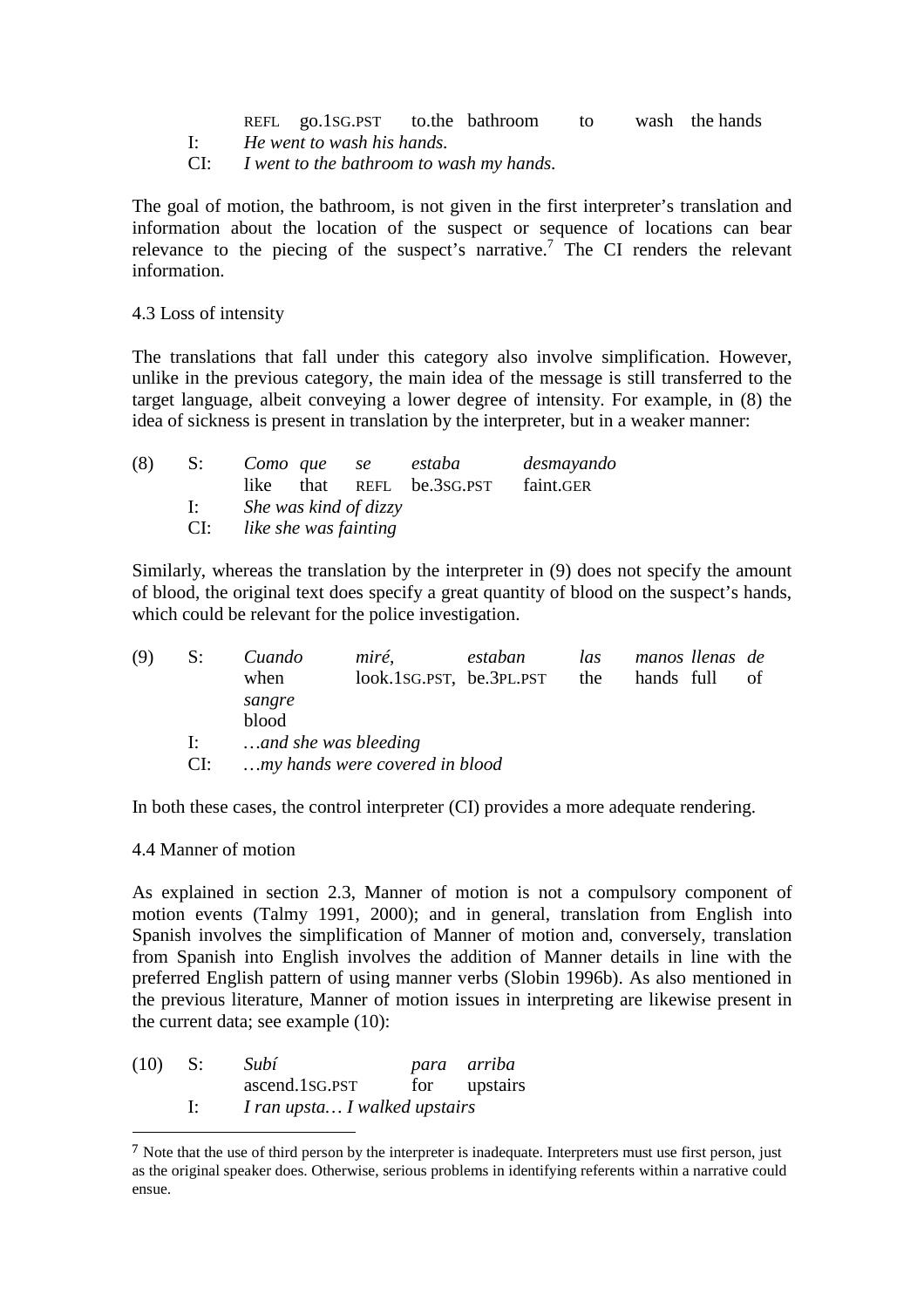# CI: *I went upstairs*

It is interesting to note how the interpreter corrects herself when realising that she is adding Manner to the original message. In the Spanish sentence, there is no mention of the speed of the movement, as only the direction is encoded. The control interpreter offers a more neutral translation and more closely related to the original. In this particular case, running upstairs (to wash his hands) could indicate that the suspect was in a rush to cover up his crime, which perhaps he was not, based on the original statement. In fact, the account by this suspect taken holistically reveals that things were happening in slow motion after the crime was committed, as if in a daze, not knowing what to do (which he also said explicitly at one point in his narrative). Another example of addition of Manner of motion, in this case caused motion, is present in (11):

| $(11)$ S: |              | porque                          | la                        | llevaba de                         |  | aquí |  |  |  |
|-----------|--------------|---------------------------------|---------------------------|------------------------------------|--|------|--|--|--|
|           |              |                                 |                           | because her take.3sG.PST from here |  |      |  |  |  |
|           | $\mathbf{R}$ | because when I was dragging her |                           |                                    |  |      |  |  |  |
|           | CI:          |                                 | because I was holding her |                                    |  |      |  |  |  |

In this case the first interpreter is adding Manner in relation to how the movement is done, which can imply connotations regarding the weight of the victim or the physical weakness of the suspect that are not present in the original text. The control interpreter does not add this meaning.

#### 4.5 Modal verbs

Modal verbs are one of the areas of stark contrast between English and Spanish. English presents a wide variety of modal verbs, showing different degrees of probability, e.g *can/could*, *will/would*, *may*/*might*, etc., whereas Spanish tends to express modality with the verb *poder*, or with longer expressions similar to the English *it is possible/probable that*. This poses a challenge for interpreters, especially when they interpret from Spanish into English, since in order to choose the correct English modal verb, they have to assess the degree of certainty of the utterance that is not marked in Spanish.

 In our dataset, some problems with the translations of the verbs *querer* and *poder* were found. The verb *querer* is generally translated as *want* but in some cases the control interpreter uses *mean*, as in (12):

|  |  | $(12)$ S: Yo no quería hacer esto     |  |  |  |  |
|--|--|---------------------------------------|--|--|--|--|
|  |  | I not want.3sG.PST do this            |  |  |  |  |
|  |  | $\mathbf{I}:$ I did not want to do it |  |  |  |  |
|  |  | CI: I did not mean to do it           |  |  |  |  |
|  |  |                                       |  |  |  |  |

Both translations are correct and correspond to the meanings of *querer*. However, in English there is a different connotation with the use of each of them. If the speaker says *I did not mean it*, the connotation is that this person did not have the intention to do it. In the case of *I did not want to do it*, the implication is that the person did not have any alternative. The interpreter needs to decide between these two because both interpretations fall under the meanings of *querer*. During one of the interviews, the interpreter translated *querer* as *want*, probably because it is the most frequent translation. However, the control interpreter feels the need to change this, maybe because this translation makes more sense within the context.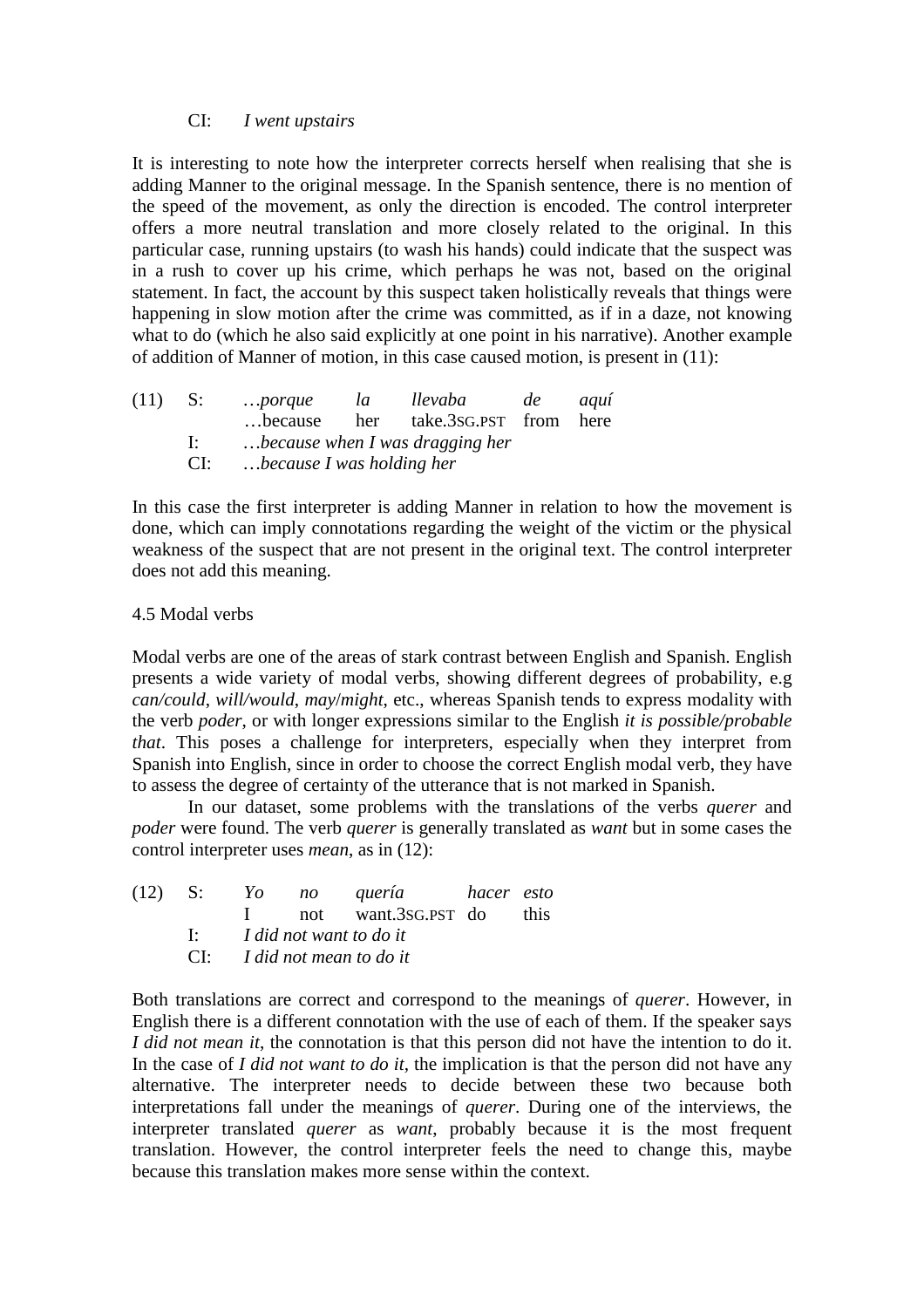There are some cases in which the problematic verb is *poder*, as in (13):

| (13) | - S:         | porque  | podía                       | llegar mi |  | tío   |  |  |
|------|--------------|---------|-----------------------------|-----------|--|-------|--|--|
|      |              | because | can.3sG.PST arrive my       |           |  | uncle |  |  |
|      | $\mathbf{E}$ |         | my uncle might get there    |           |  |       |  |  |
|      | CI:          |         | my uncle could have arrived |           |  |       |  |  |

The verb *poder* is usually translated as *can* or *could*, but in fact its meaning also covers the meanings of *might* and *may* which lack an equivalent verb in Spanish. The interpreter needs to choose and infer which translation is more appropriate; in this case the control interpreter opts for the more neutral verb.

 This example is particularly interesting because the control interpreter is introducing a different temporal reference: *might get there* refers to the future (it is not sure if the uncle got there), whilst *could have arrived* entails a past possibility, i.e. that the arrival might have already happened. The Spanish original *podía llegar* is closer to *might get*. In fact, the suspect is explaining why he did not finish cleaning the crime scene. He stopped cleaning the stairs because he went upstairs to wash himself, as he was nervous that his uncle would arrive later. This change of information might affect how the speaker expectation is reflected in its narrative. It can also give rise to misunderstandings regarding the location of the suspect and his uncle at the moment of speaking, which could be relevant for police officers' investigation.

## 4.6 Euphemisms

There are a few cases in which the discrepancy between the interpreters is due to the use of a euphemism by the suspect that is rendered in a more direct manner by the interpreter present in the interview. The problem of these interpreting outcomes without the euphemisms is that they can create a different perception of the suspect, as less polite, less educated or too direct. An example would be when the suspect says *hicimos lo que íbamos a hacer*, which means 'we did what we were going to do' and which the CI translates as such. This euphemism covering sex is made explicit in the interpreter's translation as *they had sex*. It is not clear why the interpreter decided to be more explicit and avoid the euphemism. This could be due to different reasons such as simplification of information; in any case, it may have consequences for the impression that the police officer may get from the suspect. In other cases, the suspect says *después hicimos el amor*, which is translated as *they have sex* by the I and, more appropriately, as *then we made love* by the CI<sup>8</sup>. In other occasions the translation of the police officer speech is changed, as in *Did she approach you or did you approach her?* translated by the interpreter as *¿tú le preguntaste a ella que querías hacer sexo o ella te buscó?* , which means 'did you ask her that you wanted to have sex or she looked for you?', and which may interfere with the police officer's aims of establishing rapport with the interviewee.

# 4.7 Grammar errors

This category includes grammatical errors made by the first interpreter, such as lack of agreement: *It don't matter*, instead of *It didn't matter*. In other cases, the mistakes have to do with conjugation, such as in verbal past tense (for example, *he didn't thought*

<sup>&</sup>lt;sup>8</sup> See López Morales (2005) to know more about taboo and euphemisms in relation to social groups in Spanish-speaking countries.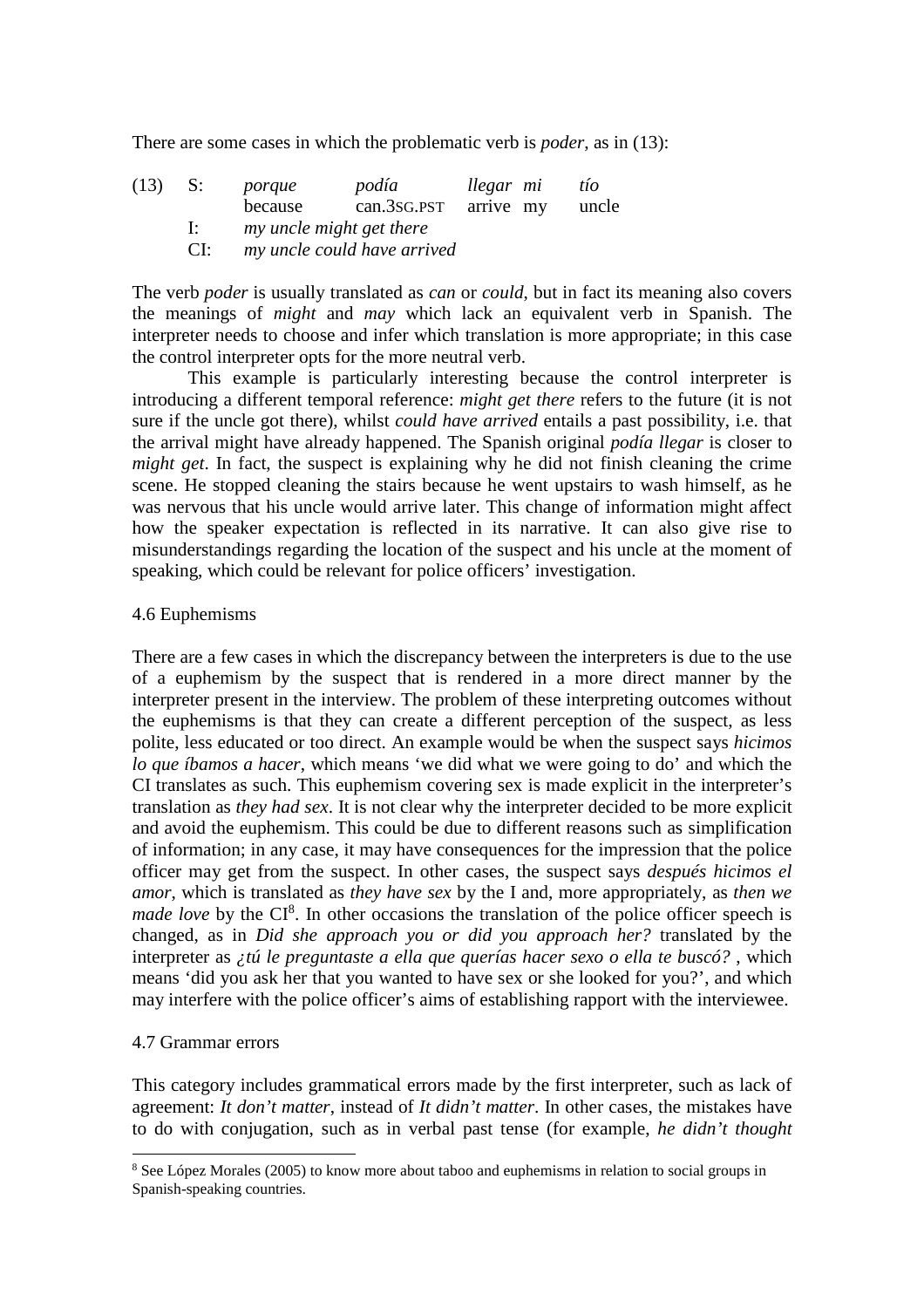instead of *he didn't think*). These errors add connotations of marginalisation or lack of education about the person who is being interpreted. In the case of a witness, these connotations could inspire less trust in the speaker. It is important to bear in mind that the same connotations would not be inferred from the original messages in Spanish.

 On the other hand, if the speaker was making these mistakes and the interpreter was correcting them in translation then we would have perceived the speaker as better educated (as Berk-Seligson (1990) noticed in the courtroom context). These grammar errors seem to be due to pressure stemming from interpreting task per se that is having an effect here rather than interpreter's lack of awareness.

## 4.8 Addition of intensity

Addition of intensity, the opposite of the situation in 4.3, is also found in the data, with the first interpreter adding intensity to the original expression by means of modifiers. For example, at one point, *Me puse más nervioso* is translated as *extra nervous* instead of *more nervous*. The use of repetition can also involve a change of register, with a more informal construction in English: "I am not leaving, I am not leaving" than in the original Spanish where "I am not leaving" is said only once (as correctly rendered by the CI).

(14)

- S: *Me dijo: "Yo no me voy", entonces ella agachó a querer agarrar la cerveza y fue cuando le di yo*
- I: *She say "I am not leaving, I am not leaving", and she tried to get the beer and that is when he hit her*
- CI: *She told me "I am not leaving", so then she bent down to try to grab the beer and that is when I hit her*

# 4.9 Addition of information

There are also some additions that are based on extra explanations for the interlocutor, i.e. the police officer. For example, at some point the interpreter clarifies: *He is a bit confused*; in other cases, the information added consists of details about places and objects. For example, *ahí se me cayó* 'I dropped her there' is translated adding a specified location: *she fell on the concrete*. Interpreters should not add this information, as they are supposed to be neutral and translate only the information given by the speakers, as the CI does.

# 4.10 Emotions

One of the interesting features highlighted by this analysis is the treatment of the suspect's emotions. This is the type of information that interpreters tend to omit in our data. Statements like: *Me quedé asustado* 'I was frightened' or *porque me sentía mal* 'because I felt bad' may seem superfluous to the interpreter, who needs to focus on the main part of the message, while in effect they involve connotations of the kind we saw above and they tended to be omitted by the interpreter (and rendered by the CI).

Interestingly, some of these cases also affect the translation of the police questions: *¿No estabas preocupado?* 'Weren't you worried?' turns into *¿No crees?* 'Don't you think?'. Berk-Seligson (2011) reports cases like these in which the interpreter, by not translating certain (portions of) sentences interferes with the attempt of the police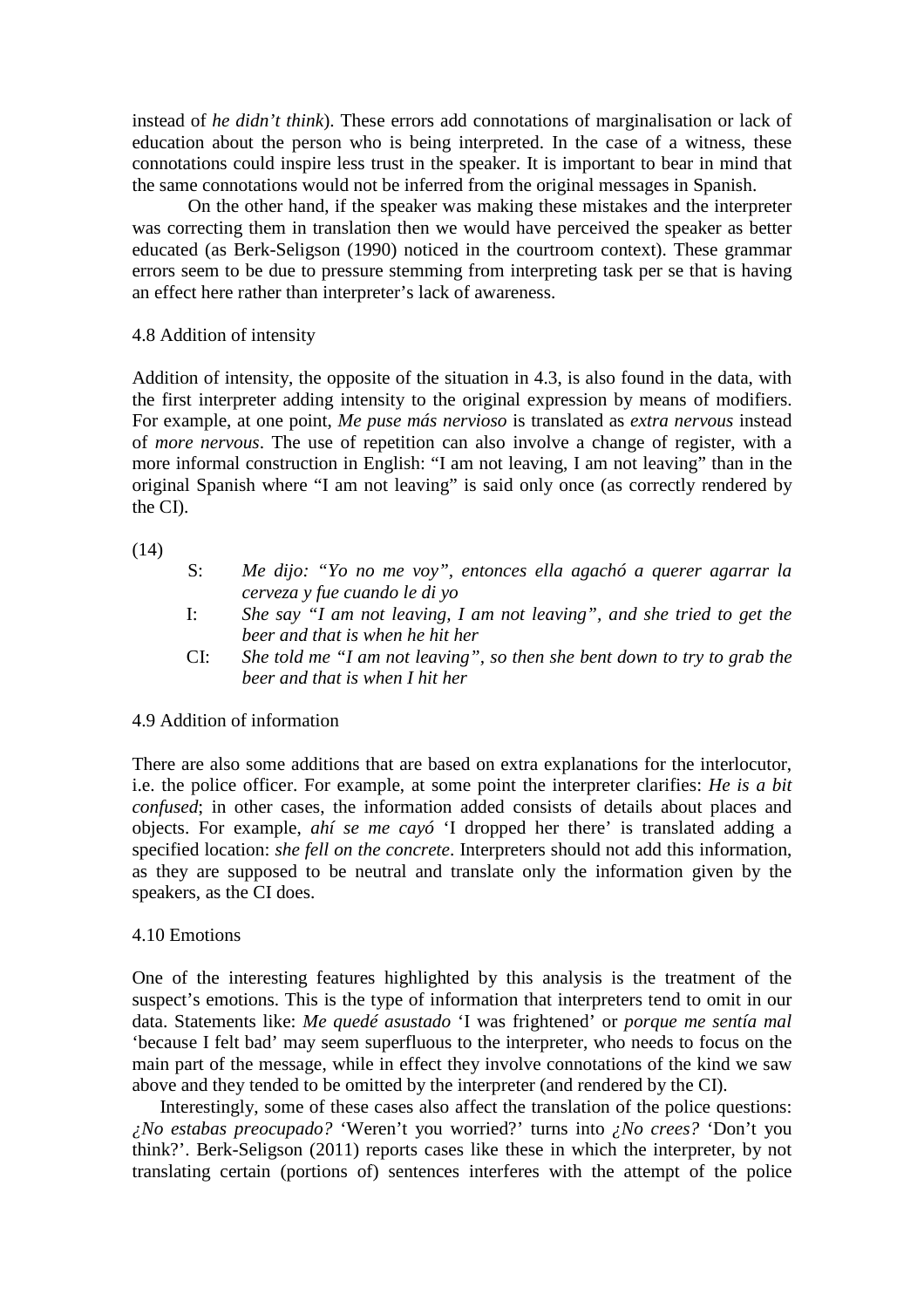officer to build a rapport with the suspect. A lack of information about the emotions of the suspect (and the police officer) might have an impact on their rapport and influence the way the interview is conducted. Building rapport between the interviewer and the person being interviewed is crucial in police interviews, and it is part of police training and practice (see Pounds this volume); likewise, investigating the feelings of the suspects facilitates rapport and helps to gain a better understanding of their motives and state of mind. A patterned omission of the information related to feelings of the suspects or witnesses can give the police officer an impression of coldness or distance. Similarly, when the police officer's emotions are not conveyed in the interpreted answers, there might be a failure to build a rapport with the suspect or the witness, which then may lead to the interviewed person appearing less responsive or cooperative.

## 4.11 Other discrepancies

In this final section, other discrepancies found are presented. Their frequency is low in the analysed transcripts, but further research could find more examples, as these discrepancies represent challenging areas for the interpreter.

 First, diminutives are a linguistic device that is frequently used in Spanish. The primary meaning of diminutive suffixes involves a decreasing size of the referent, e.g. *mesita (mesa + -ita)* 'little table'. However, diminutives are frequently used as a pragmatic device to show affection (Alonso 1935) or as markers of positive politeness, to show involvement and solidarity with the interlocutor (Félix-Brasdefer 2006). English does not have any similar resources to convey this familiarity or rapport with the interlocutor; therefore, the translation will inevitably have to forego these connotative meanings. For example, the translator cannot but ignore the familiarity or irony of *calladito* (\*'super-silent') and simply use *quiet*.

It is interesting to note that on one occasion the interpreter adds a diminutive to the question of the police officer, as shown in (15):

(15)

 $\overline{a}$ 

| Okay, so she is dizzy, you're questioning what you did what do you do |
|-----------------------------------------------------------------------|
| next with her?                                                        |

| I:  | Bueno, él, |                | ella | estaba,                         | este, | mareada         |       | tú   |
|-----|------------|----------------|------|---------------------------------|-------|-----------------|-------|------|
|     | well,      | he.            | she  | be.3sg.pst,                     | this, | dizzy           | and   | you  |
|     | te         | estabas        |      | preguntando qué                 |       | hicistes        | va    | qué  |
|     | refl       | be.2sg.PST     |      | wonder.GER                      |       | what do.2sG.PST | still | what |
|     | pasó       |                |      | despuesito?                     |       |                 |       |      |
|     |            | happen.3sG.PST |      | after.DIM?                      |       |                 |       |      |
| CI: |            |                |      | what happened right after that? |       |                 |       |      |

Even though the use of diminutives with adverbs is more frequent in Mexican Spanish than in other varieties of the language, such use involves a change of register in the interpretation<sup>9</sup>. The use of a diminutive in Spanish could be interpreted as an unconscious attempt to establish rapport between the interlocutors through the

<sup>9</sup> *Despuesito* is not included as such in the dictionary of the Real Academia Española, not even under the lemma of *después*. It is found, though, in the Oxford Dictionary of Spanish as colloquially used in Guatemala, Mexico, Puerto Rico and Ecuador. A search in the CREA (Corpus of Reference for Current Spanish) shows only one occurrence for *despuesito* in a written text (the reproduction of an oral dialogue in direct style in a Colombian newspaper). Therefore, it clearly seems to belong to oral and informal speech.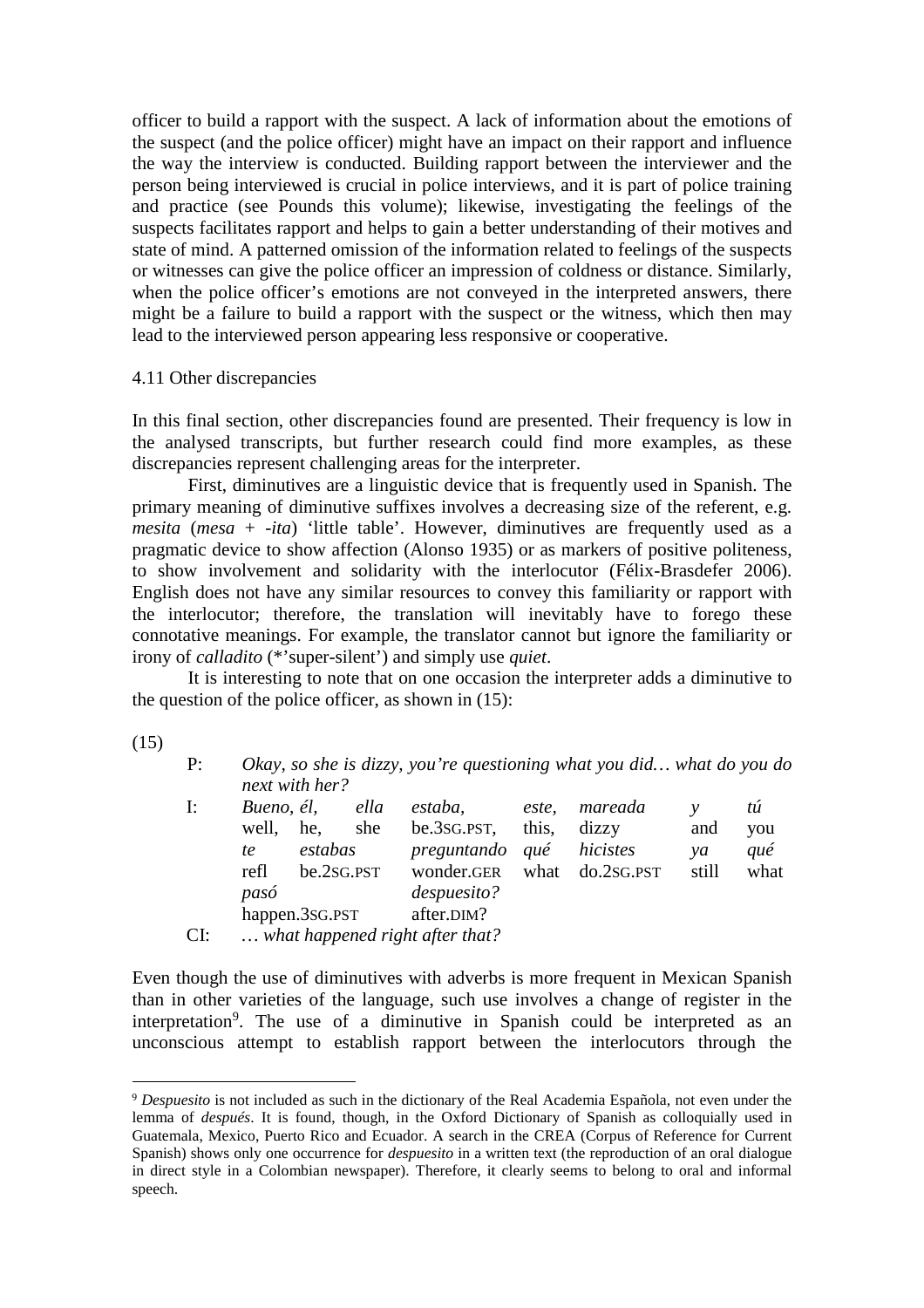interpreter. The two essential dimensions of rapport are empathy and face, and diminutives are often considered as positive face linguistic devices, i.e. linguistic elements that are used to show closeness, affection and involvement (Curcó 1998).

 In other cases, the problems identified are related to the use of more general or more specific terms in one of the two languages. Hyperonyms in the original can be spelled out in the translation, for example when the suspect says that they were *consumiendo drogas* 'consuming drugs' and the interpreter states that *they did coke and they did crack*. The interpreter is specifying the type of drugs consumed, thanks to information presented earlier in the conversation. This is an inference by the interpreter and does not reflect the exact words the suspect is using, again something that interpreters are trained not to do. Another related case was found in which the interpreter felt the need to over-specify the referent of a deictic expression. Deictic elements are those whose meaning is completed in accordance with context (Huang 2007): *here*, *now*, *this*, *those*, etc. In this case, the speaker uses *allá* 'over there', which the interpreter specifies as 'to the end of the hallway'. Going back to the original text, the control interpreter translates it as *over there*.

 In other cases, the situation is the opposite. The suspect's discourse is more specific than the translation, for example when explaining he was using a *manguera* 'hose', which the interpreter translates as *washing with water*. In this case the lack of specificity of the answer triggers more questions from the police officers. The suspect can be confused by the officers' insistence (he has already explained what instrument he was using), and the officers can get the impression that the suspect is not cooperative enough. Another case was found, in which the interpreter simplifies the utterance and does not use the 'mitigator' used by the speaker ('mitigation' implies softening or modulating a speech act). When the suspect says *Sí, yo creo que sí se miraba tomada ella* 'Yes, I think she looked drunk', the interpreter omits *I think* in the translation. Needless to say, the lack of mitigators can have an impact on the impression the police officer has of the suspect, when nuances in the claims of the suspect, with clear legal implications, are omitted. However, this is the only case in both transcripts (see de Pablos-Ortega for more details on mitigation in this context).

#### **5. Discussion and conclusions**

The present paper presents an analysis of two interpreter-assisted police interviews, checked and transcribed by a control interpreter. Although the data set is limited, the analysis of the two interviews is thorough enough to shed some light on how the interpreting skills and typological differences impact on interpreting in legal contexts. The focus on grammatical, lexical and pragmatic features of both the original and the translation presents a coherent and comprehensive illustration of the issues that must be resolved during the interpreting process. And we add the cognitive effort that interpreting requires (Gile 1997) and the high sensitivity of the legal context, we can become aware of the challenges that police interview situations present for all participants.

 The contrasts between the versions of the two interpreters are varied and they enabled us to detect different types of discrepancies. Some of them are due to typological contrasts between the pair of languages involved in the interpreting process (such as intentionality, manner of motion, modal verbs, deixis, etc.). In these cases, there is little the interpreter can do, since there is not a direct equivalent in the target language and therefore the conundrum will be whether to provide a more natural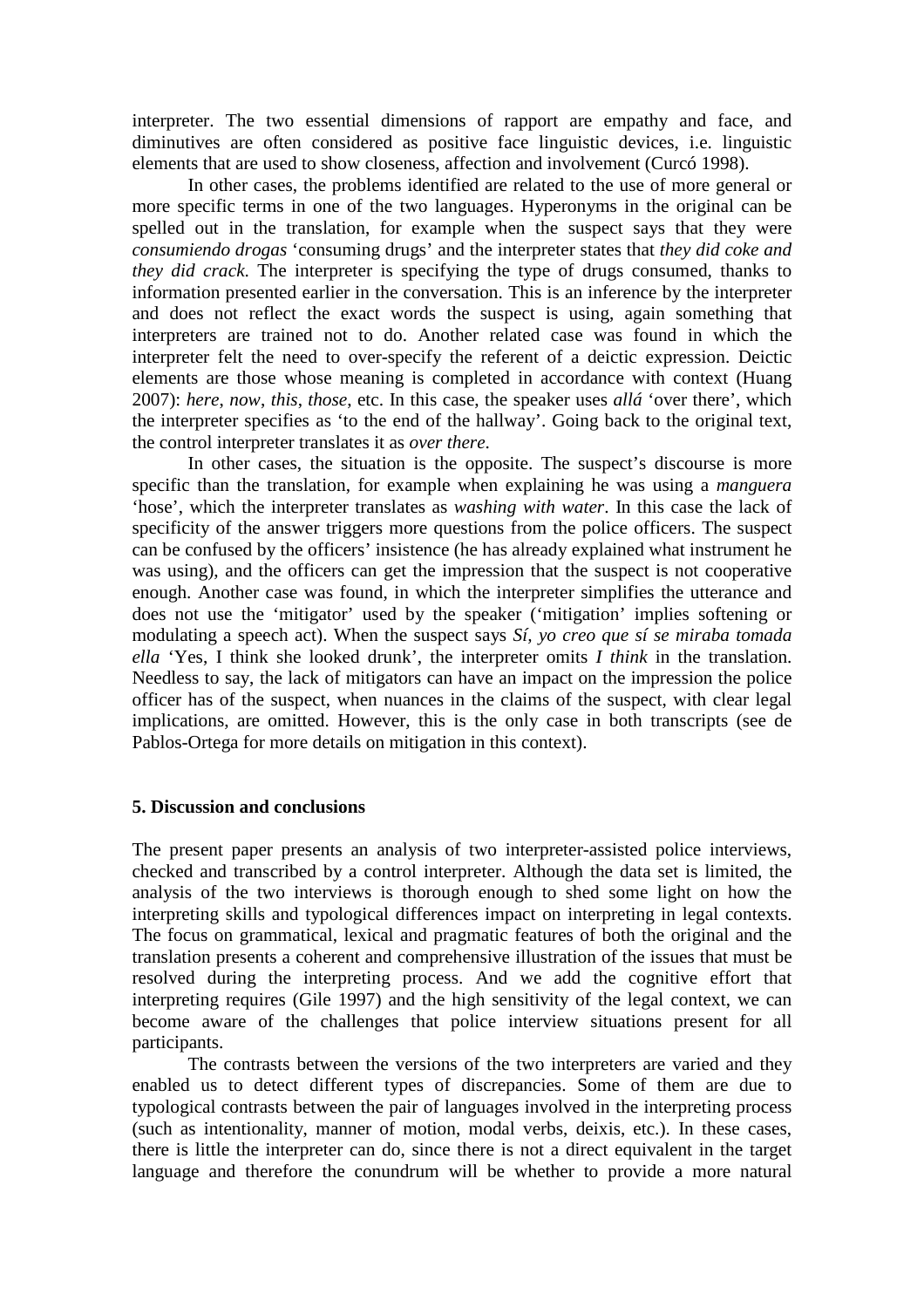translation, with addition or omission of information, or to render a more literal translation, with the risk of sounding unnatural or adding connotations that could lead to potentially wrong inferences. Our analysis shows the frequency of the various types of inaccuracies due to typological contrasts, as found in previous studies using ALT (Filipović 2007; Filipović and Ibarretxe-Antuñano 2013; Filipović and Hijazo-Gascón 2018).

 There are also some other cases of discrepancies are not due to typological contrasts *per se*, but to the nature of the interpreting process (loss or addition of information, loss or addition of intensity, euphemisms, grammatical errors, hyperonyms *vs*. specific terms and so on). Davidson (2000:400) observes that interpreters in medical settings "do in fact convey much of what is said, but they also interpret selectively, and appear to do so in a patterned (non-random) fashion". These results can be extrapolated to the police interview context analysed here. A number of these selections are arguably due to the fact that the interpreter focuses on the content of the message rather than on its form. This leads to oversimplifications and inaccuracies, probably owing to time pressure or to the main message being prioritised over other aspects present in the original message – aspects related to modality, rapport with the interlocutor and other pragmatic effects. These features are nevertheless important, as shown in previous research (Berk Seligson 1990) since they can affect the ways in which the speaker is perceived and the related judgment about the speaker by the listeners (e.g. jury members).

 Our results complement findings in the previous literature focusing on interpreting in legal contexts, in particular with regard to the contrasts between Spanish and English in the United States (Berk-Seligson 1983; 1990; Filipović 2007, 2011, 2017a). They shed light on the specific types of inaccuracies committed, or overlooked, by the interpreters and the potential causes of these problematic communicative outcomes, either due to language-typological contrasts or to the interpreters' focus on conveying the main message rather than on respecting its form. Future research using more transcripts is needed to confirm the trends presented above. Work in other contexts and with other language pairs would also be relevant when it comes to pinpointing issues of general interpreting skills as well as problems of typological contrasts that are specific to the language pairs in question.

 The role of control interpreters becomes crucial. They can check the accuracy of the first interpreter translation without being under the time pressure of the interpreting situation. Their presence also relieves some of the pressure on the interpreter who does the *in situ* interpreting. It is understandable that the costs of having a control interpreter are high and that it may not be possible to have one for every interview; even so, it should be considered mandatory in some cases, e.g. of serious crime. Similarly, the use of bilingual transcripts can help to clarify misunderstandings, while also easing the quality control processes that may follow the interrogation (e.g. based on police notes or testimony in court).

The present study may also have an impact on professional practices of interpreters and police officers, as it raises awareness of a number of meanings and interpretations that can be created or lost. Interpreters with a better awareness of the typological contrasts and other phenomena, such as modality in statements or intentionality specifications in event descriptions, can reflect on their own practice and note potential changes of information showing up in their translations. Police officers can be made more aware of the numerous respects in which interviews with interpreters differ from interviews without interpreters and become more adjusted to the complexities of the communicative situation, which is our daily reality in multilingual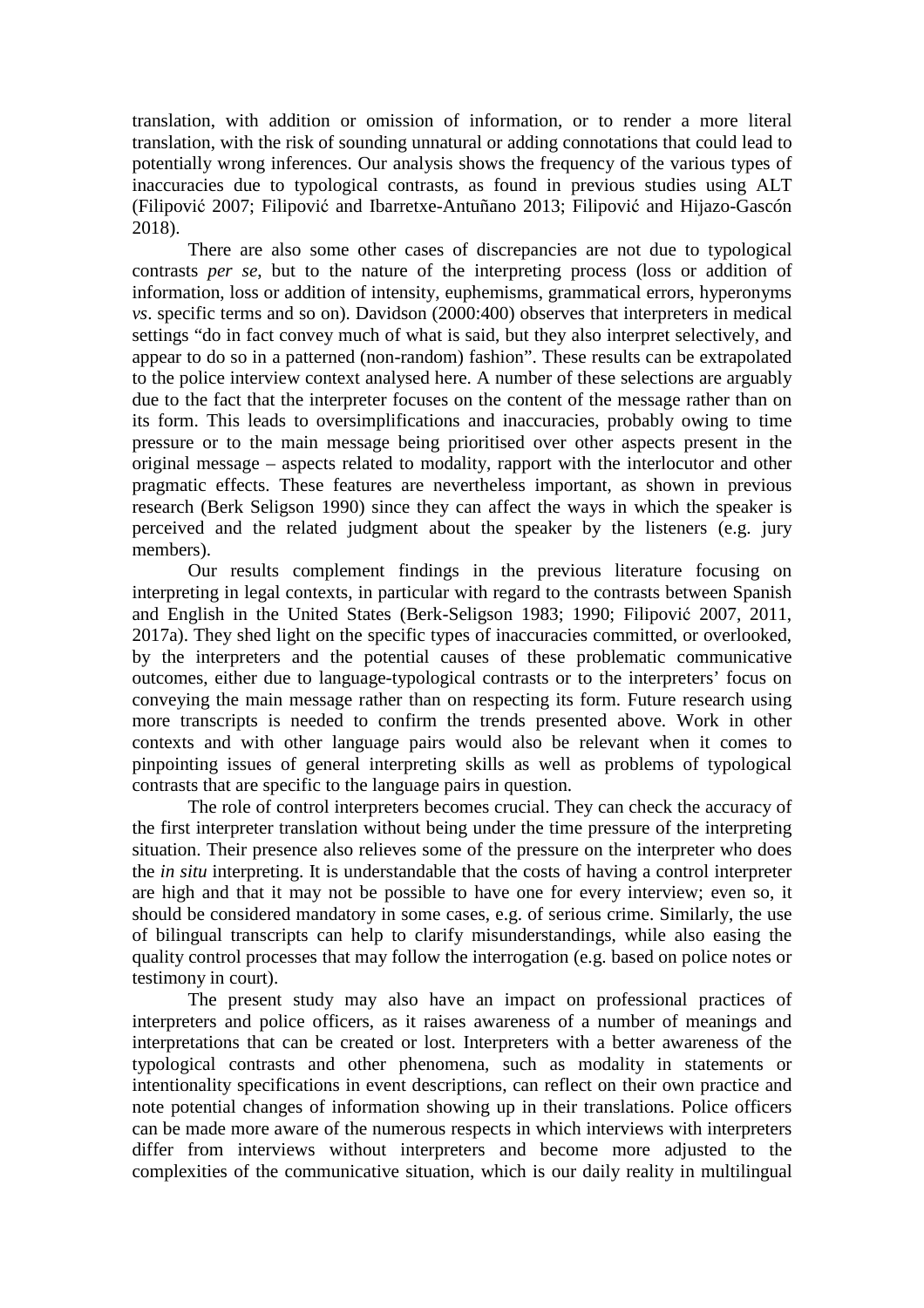societies of today. Finally, this paper offered an insight into what kind of knowledge, skills and professional standards are required in this contexts in order to achieve access to justice for the people whose have to speak through an interpreter.

# **References**

- Alexieva, Bistra. 1997. "A Typology of Interpreter-Mediated Events". *The Translator* 3(2): 153–174.
- Alonso, Amado. 1964 [1935]. "Noción, emoción, acción y fantasía en los diminutivos". In *Estudios Lingüísticos. Temas españoles*, 195–229. Madrid: Gredos.
- Aske, Jon. 1989. "Path predicates in English and Spanish: A closer look". *Proceedings of the Fifteenth Annual Meeting of the Berkeley Linguistics Society*, 15, 1–14.
- Berk-Seligson, Susan. 1983. "Sources of Variation in Spanish Verb Construction Usage: The Active, the Dative and the Reflexive Passive". *Journal of Pragmatics* 7: 145–168.
- Berk-Seligson, Susan. 1990. *The Bilingual Courtroom: Court Interpreters in the Judicial Process*. Chicago: University of Chicago Press.
- Berk-Seligson, Susan. 2009. *Coerced Confessions: The Discourse of Bilingual Police Interrogations*. Berlin: Walter de Gruyter.
- Berk-Seligson, Susan. 2011. "Negotiation and Communicative Accommodation in Bilingual Police Interrogations: A critical Interactional Sociolinguistic Perspective". *International Journal of the Sociology of Language* 207: 29–58.
- Berman, Ruth, and Dan I. Slobin (eds.). 1994. *Relating Events in Narrative: A Crosslinguistic Developmental Study.* Hillsdale: Lawrence Erlbaum
- Biagini, Marta, Elena Davitti, and Annalisa Sandrelli. 2017. "Participation in Interpreter-mediated Interaction: Shifting along a Multidimensional Continuum". *Journal of Pragmatics* 107: 87–90
- Braun, Sabine. 2017. "What a Micro-analytical Investigation of Additions and Expansions in Remote Interpreting Can Tell us About Interpreters' Participation in a Shared Virtual Space". *Journal of Pragmatics* 107: 165–177.
- Cadierno, Teresa. 2017. "Thinking for Speaking about Motion in a Second Language. Looking Back and Forward". In *Motion and Space across Languages. Theory and Applications*, ed. by Iraide Ibarretxe-Antuñano, 279–300. Amsterdam: John Benjamins.
- Davidson, Brad. 2000. "The Interpreter as Institutional Gatekeeper: The Social-Linguistic role of Interpreters in Spanish-English Medical Discourse". *Journal of Sociolinguistics* 4(3): 379–405.
- Curcó, Carmen. 1998. "¿No me harías un favorcito? Reflexiones en torno a la expresión de la cortesía verbal en el español de México y en el español peninsular". *Diálogos Hispánicos de Amsterdam* 22: 129–171.
- Félix-Brasdefer, J. César. 2006. "Linguistic Politeness in Mexico: Refusal Strategies among Male Speakers of Mexican Spanish". *Journal of Pragmatics* 38: 2158– 2187.
- Filipović, Luna. 2007. "Language as a Witness: Insights from Cognitive Linguistics". *International Journal of Speech, Language and the Law* 14(2): 245–267.
- Filipović, Luna. 2011. "Speaking and Remembering in One or Two Languages: Bilingual vs. Monolingual Lexicalisation and Memory for Motion Events". *International Journal of Bilingualism* 15(4): 466–485.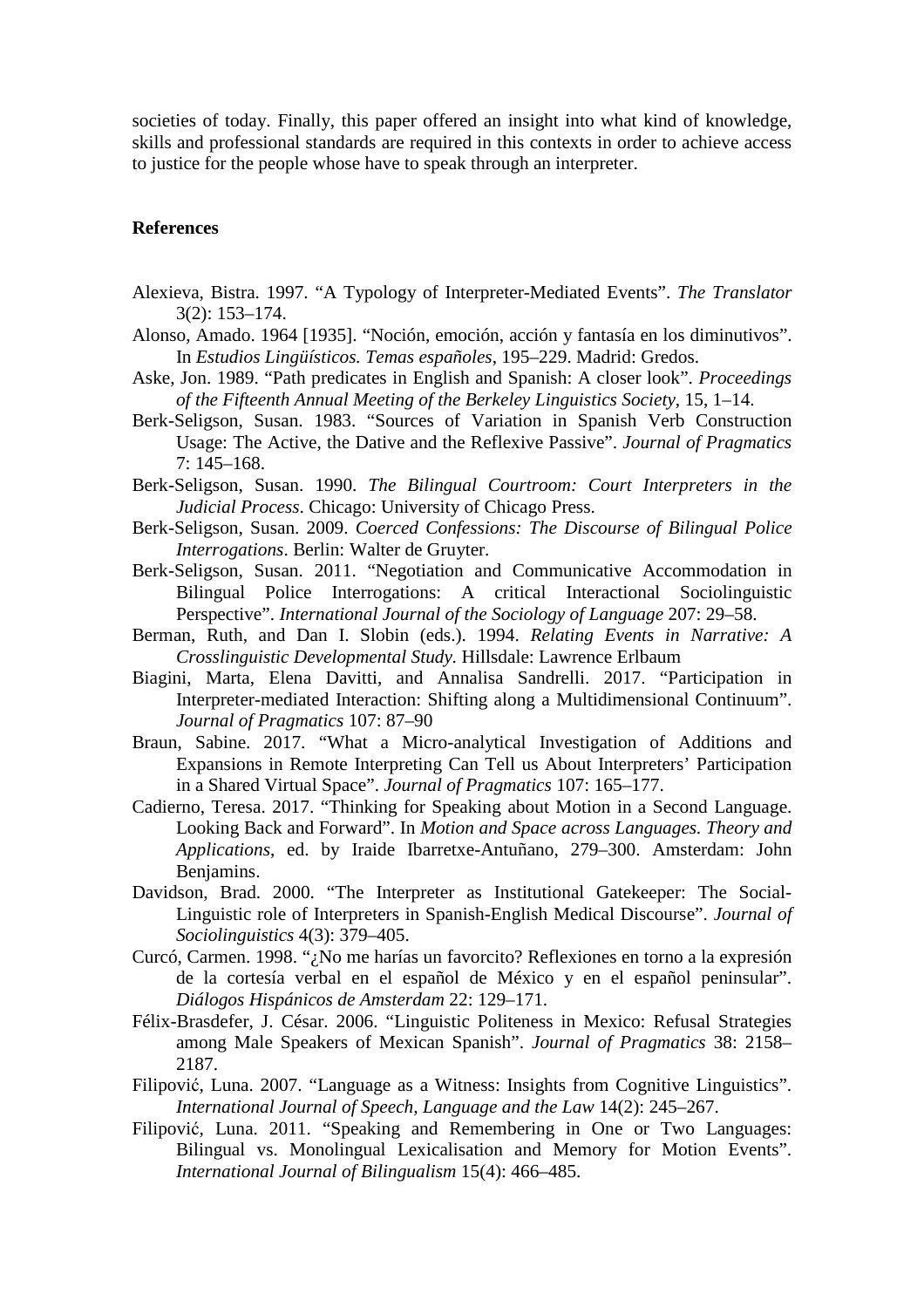- Filipović, Luna. 2013. "Constructing Causation in Language and Memory: Implications for Access to Justice in Multilingual Interactions". *International Journal of Speech, Language and the Law* 20(1): 1–19.
- Filipović, Luna. 2016. "May vs. Might in Native vs. Non-native English: Implications for Inference and Judgement in Legal and Educational Contexts". *Applied Linguistics Review* 7(2): 181–201.
- Filipović, Luna. 2017a. "Applied Language Typology: Applying Typological Insights in Practice". *Languages in Contrast* 17(2): 255–278.
- Filipović, Luna. 2017b. "Applying Language Typology: Practical Applications of Research on Typological Contrasts between Languages". In *Motion and Space across Languages. Theory and Applications*, ed. by Iraide Ibarretxe-Antuñano, 399–418. Amsterdam: John Benjamins.
- Filipović, Luna, and Alberto Hijazo-Gascón. 2018. "Interpreting Meaning in Police Interviews: Applied Language Typology in a Forensic Linguistics Context". *Vigo International Journal of Applied Linguistics VIAL* 15: 67–103.
- Gile, D. 1997. "Conference Interpreting as a Cognitive Management Problem". In *Cognitive Processes in Translation and Interpreting*, ed. by Joseph H. Danks, Gregory M. Shreve, Stephen B. Fountain and Michael McBeath, 96–214. London: Sage.
- Hale, Sandra Beatriz. 2007. *Community Interpreting*. Hampshire: Palgrave Macmillan.
- Huang, Yan. 2007. *Pragmatics*. Oxford: Oxford University Press.
- Ibarretxe-Antuñano, Iraide. 2012. "Placement and Removal Events in Basque and Spanish". In *The events of putting and taking. A crosslinguistic perspective*, ed. by Anetta Kopecka and Bhuvana Narasinhan, 123–143. Amsterdam: John Benjamins.
- Ibarretxe-Antuñano, Iraide, and Luna Filipović. 2013. "Lexicalisation patterns and Translation". In *Cognitive Linguistics and Translation*, ed. by Ana Rojo and Iraide Ibarretxe-Antuñano, 253–284. Berlin: Mouton de Gruyter.
- Jacobsen, Bente. 2002. Pragmatic Meaning in Court Interpreting: An Empirical Study in Consecutively Interpreted Question-Answer Dialoguers. Unpublished PhD Thesis. The Aarhus School of Business.
- Krouglov, Alexander. 1999. "Police Interpreting: Politeness and Sociocultural Context". *The Translator* 5(2): 285–302.
- López Morales, Humberto. 2005. "Sociolingüística del tabú". *Interlingüística* 16(1): 7– 20.
- Rojo, Ana, and Paula Cifuentes-Férez. 2017. "On the Reception of Translations: Exploring the Impact of Typological Differences on Legal Contexts". In *Motion and Space across Languages. Theory and Applications*, ed. by Iraide Ibarretxe-Antuñano, 367–398. Amsterdam: John Benjamins.
- Russell, Debra. 2002. *Interpreting in Legal Contexts: Consecutive and Simultaneous Interpretation*. Burtonsville, Md.: Linstok Press.
- Slobin, Dan I. 1991. "Learning to Think for Speaking. Native Language, Cognition and Rhetorical Style". *Pragmatics* 1: 7–29.
- Slobin, Dan I. 1996a. "From 'thought and language' to 'thinking for speaking'". In *Rethinking linguistic relativity*, ed. by John J. Gumperz and Stephen C. Levinson, 70–96. Cambridge: Cambridge University Press.
- Slobin, Dan I. 1996b. "Two Ways to Travel: Verbs of Motion in English and Spanish". In *Grammatical constructions. Their form and meaning*, ed. by Masayoshi Shibatani and Sandra A. Thompson, 195–220. Oxford: Clarendon Press.